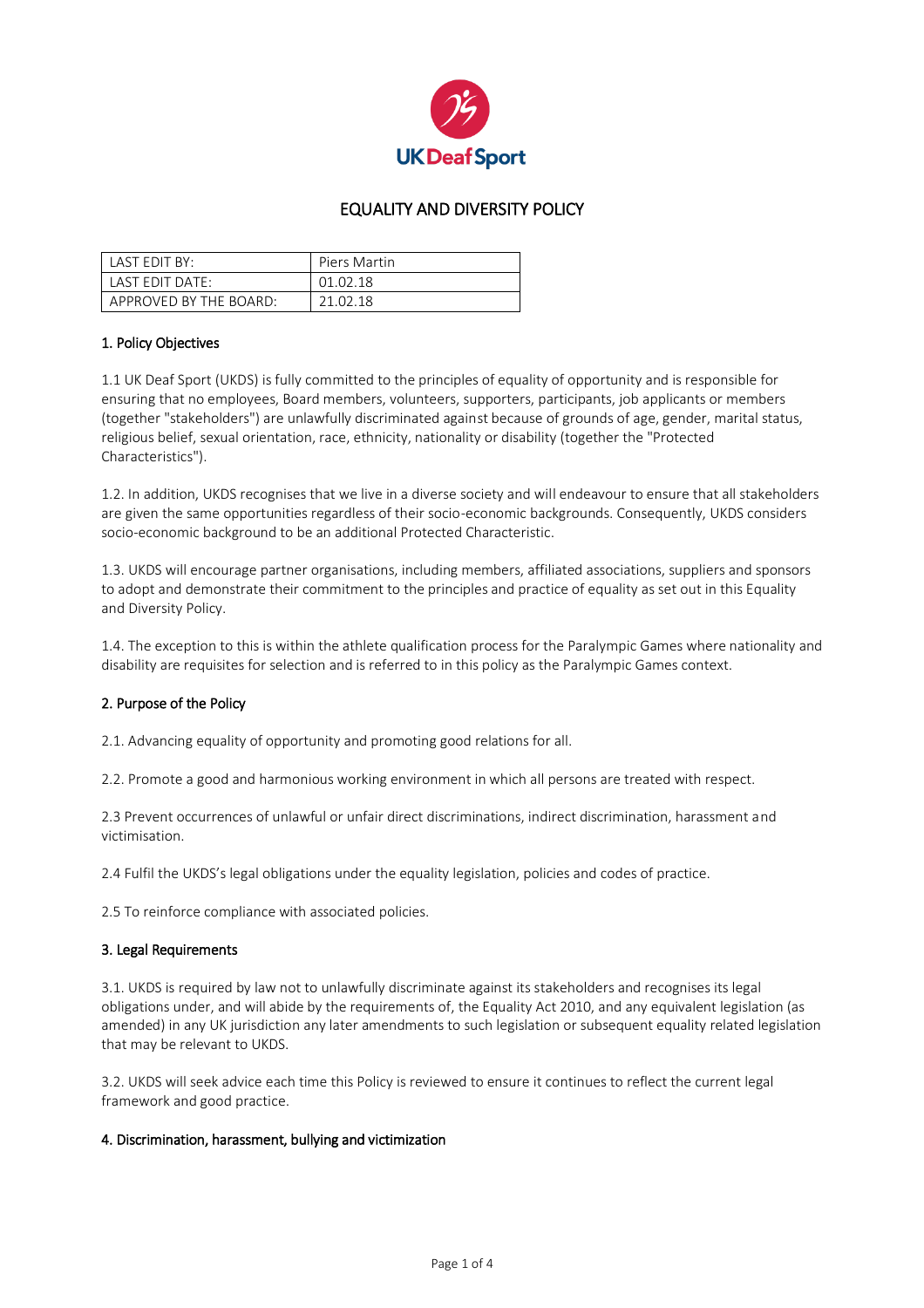The UKDS regards discrimination, harassment, bullying or victimisation, as described below, as serious misconduct. All complaints will be taken seriously and proportionate measures including disciplinary action will be brought against any stakeholder who is found to discriminate against any other person or group of people.

UKDS recognises the following as being unacceptable:

4.1. Unlawful discrimination which can take the following forms:

4.1.1. Direct Discrimination: treating someone less favourably than you would treat others because of a Protected Characteristic.

4.1.2. Indirect Discrimination: applying a provision, criterion or practice which, on the face of it, applies equally to all but which, in practice can disadvantage individuals with a particular Protected Characteristic. Such requirements or conditions are lawful only if they can be objectively justified.

4.2. Harassment: engaging in unwanted conduct relating to a relevant Protected Characteristic or unwanted conduct of a sexual nature where the conduct has the purpose or effect of violating the recipient's dignity or creating an intimidating, hostile, degrading, humiliating or offensive environment for the recipient, or any other individual affected by such conduct. UKDS is committed to ensuring that its stakeholders are able to conduct their activities free from harassment.

4.3. Bullying: the misuse of power or position to criticise persistently or to humiliate and undermine an individual's confidence.

4.4. Victimisation: subjecting someone to a detriment because he or she has in good faith taken action under the Equality Act 2010 (or equivalent legislation) by bringing proceedings, giving evidence or information in relation to proceedings, making an allegation that a person has contravened the Equality Act 2010 (or equivalent legislation) or doing any other thing for the purpose of or in connection with the Equality Act 2010 (or any equivalent legislation).

# 5. Reasonable Adjustments

5.1. When any decision is made about an individual, the only personal characteristics that may be taken into account are those that are consistent with any relevant legislation and are relevant to the substance of the decision being made.

5.2. UKDS recognises that it has a duty to make reasonable adjustments for disabled persons. UKDS will consider all requests for adjustments and where possible will accommodate reasonable requests and will work with disabled stakeholders to implement any adjustments that will enable them to participate more fully in our activities.

5.3. UKDS recognises through its selections of Athletes for the Deaflympics will be based solely on eligibility and performance standard met and will then not discriminate against the Protected Characteristics. This is referred to as the "Deaflympics context".

### 6. Responsibility, implementation and communication

6.1. The following responsibilities will apply:

6.1.1. The UKDS Board is responsible for ensuring that this Equality and Diversity Policy is implemented, followed, and reviewed when appropriate. The UKDS Board is also responsible for ensuring that this Equality Diversity Policy is enforced and any breaches are dealt with appropriately.

6.1.2. A member of the Board will be an "Equality and Diversity Champion" and will ensure that equality is included as an agenda item at Board meetings when appropriate and that the Board takes equality and diversity issues into consideration when making decisions.

6.1.3. The Chair/Chief Executive has the overall responsibility for the implementation of this Equality and Diversity Policy.

6.1.4. Where capacity allows, a member of staff will be the designated Equality and Diversity Officer as appointed by the Chair/Chief Executive, and will have the overall day-to-day responsibility for the implementation of this Equality and Diversity Policy and for achieving any equality related actions resulting from it. The Equality and Diversity Officer's work programme will be amended to reflect this. Where capacity does not allow this, a Board Director will be appointed.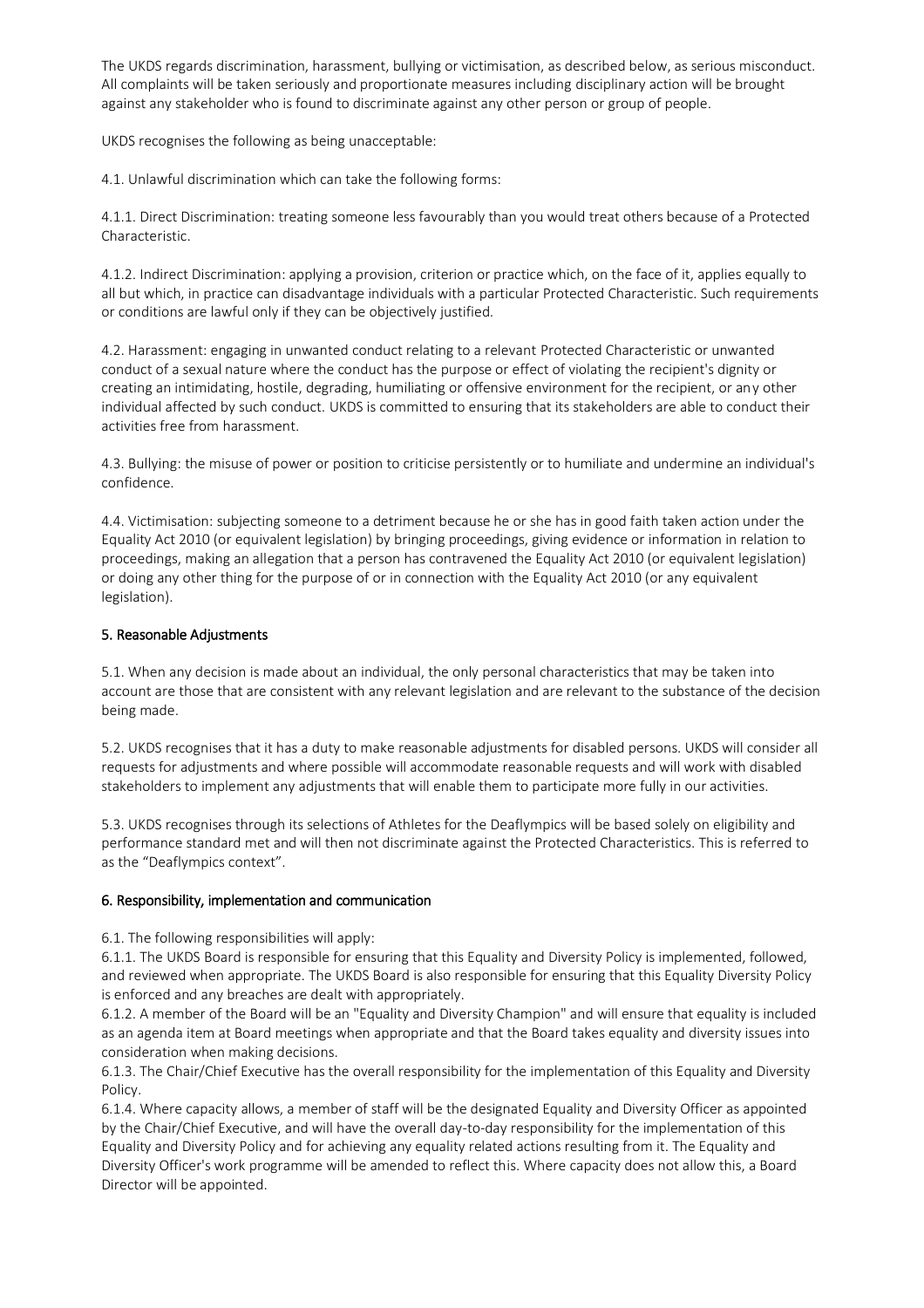6.1.5. All stakeholders have the responsibility to respect, follow and promote the spirit and intentions of this Equality and Diversity Policy. Individual work programmes for UKDS staff will be amended to include equality and diversity related tasks where appropriate.

6.2. This Equality and Diversity Policy will be implemented immediately following Board approval. Implementation requires the following actions:

6.2.1. UKDS will regularly review its recruitment and employment practices to ensure continuing compliance with relevant legislation, and where possible good practice. All job advertisements produced by UKDS will contain the following policy statement:

*"UK Deaf Sport is fully committed to the principles of the equality of opportunity. It is responsible for ensuring that no job applicant, employee or volunteer receives less favourable treatment, on the grounds of age, colour, disability, ethnic minority, parental or marital status, nationality, religious belief, gender, social status or sexual preference, than any other."* 

6.2.2. No applicant for any post (including job applicants, consultant advisers and suppliers) will be placed at a disadvantage by requirements or conditions which are not necessary to the performance of the job or which constitute unlawful discrimination.

6.2.3. Consultants and advisers (and where appropriate suppliers) to UKDS will be required to abide by this Equality and Diversity Policy and it will be referred to in any service level agreements or contracts issued by UKDS.

6.2.4 UKDS will increase employees' knowledge and skills in the area of equality. This shall be implemented through equality and diversity courses as part of their continuous professional development.

6.3. This Equality and Diversity Policy will be communicated in the following ways:

6.3.1. The Policy is included in the Staff Handbook. Reference will be made to this Equality and Diversity Policy in any code of conduct. This Policy is for guidance only and will not form part of any contract of employment with any employees of UKDS;

6.3.2. The Policy will be highlighted in all staff, Board and relevant volunteer inductions;

6.3.3. A copy of this Policy will be publicly available on the UKDS website to download and copies in other formats will also be available from UKDS. All members will be made aware of the Policy upon joining the UKDS;

6.3.4. Each time this Policy is reviewed, UKDS stakeholders will be consulted. Following consultation a notice of the changes will be made publicly available.

6.3.5. UKDS will promote continuing professional development for all employees and volunteers to support equal opportunities within the organisation and, where appropriate, provide specialist facilities, equipment or training.

# 7. Actions

7.1 UKDS will produce, maintain and monitor an Equality Action Plan to ensure the objectives of this Equality and Diversity Policy are consistently delivered throughout all areas of the organisation.

7.2 UKDS recognises that, in some cases, to further the principle of equality, an unequal distribution of resources may be required. If appropriate and proportionate, the UKDS (though the Chair/Chief Executive) will consider positive action or may introduce special measures to assist any group with a Protected Characteristic which is currently underrepresented within any group of stakeholders. UKDS has the vision: "*Every Deaf Person Active and Inspired by Sport*" and in this context the UKDS is particularly aware of the need for appropriate representation of deaf people at all levels of the organisation.

# 8. Monitoring and Evaluation

8.1. This Equality and Diversity Policy will remain in force until it is amended, replaced or withdrawn. A review of this Policy will take place as and when required, but not less than once every three years.